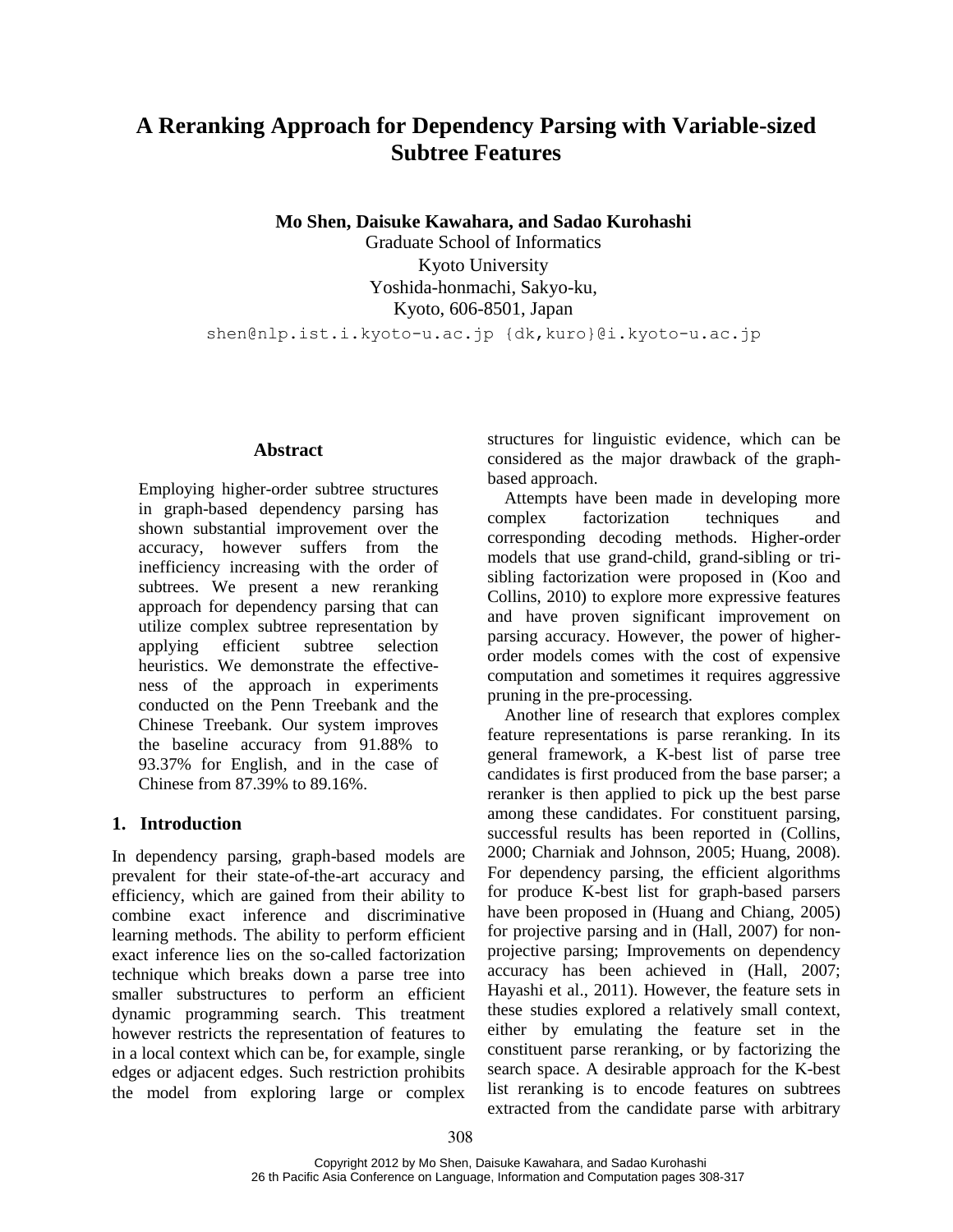orders and structures, as long as the extraction process is tractable. It is an open question how to design this subtree extraction process that is able to selects a set of subtrees which provides reliable and concrete linguistic evidence. Another related challenge is to design a proper back-off strategy for any structures extracted, since large subtree instances are always sparse in the training data.

In this paper, we explore a feature set that makes fully use of dependency grammar, can capture global information with less restriction in the structure and the size of the subtrees, and can be encoded efficiently. It exhaustively explores a candidate parse tree for features from the most simple to the most expressive while maintaining the efficiency in the sense that it does not add additional complexities over the K-best parsing.

We choose the K-best list reranking framework rather than the forest reranking in (Huang, 2008) because an explicit representation of parse trees is needed in order to compute the features for reranking. We implemented an edge-factored parser and a second-order sibling-factored parser which emulate models in the MSTParser described in (McDonald et al., 2005; McDonald and Pereira, 2006) as our base parsers.

In the rest part of this paper, we first give a brief description of the dependency parsing, then we describe the feature set for reranking, which is the major contribution of this paper. Finally, we present a set of experiment for the evaluation of our method.

### **2. Dependency Parsing**

The task of dependency parsing is to find a tree structure for a sentence in which edges represent the head-modifier relationship between words: each word is linked to a unique "head" such that the link forms a semantic dependency while the main predicate of the sentence is linked to a dummy "root". An example of dependency parsing is illustrated in Figure 1. A dependency tree is called projective if the links can be drawn on the linearly ordered words without any crossover. We will focus on projective trees throughout this paper.

We formally define the dependency parsing task. Give a sentence  $x$ , the best parse tree is obtained by searching for the tree with highest score:

$$
\tilde{y} = \operatorname{argmax}_{y \in \mathcal{Y}(x)} Score(y, x), \quad (1)
$$



Figure 1. A dependency parse tree of the sentence "the man there in coat saw John."

where  $\mathcal{Y}(x)$  is the search space of possible parse trees for x, and y is a parse tree in  $\mathcal{Y}(x)$ . A problem in solving equation (1) is that the number of candidates in the search space grows exponentially with the length of the sentence which makes the searching infeasible. A common remedy for this problem is to factorize a parse tree into small subtrees, called factors, which are scored independently. The score of parse tree under a factorization is the summation of scores of factors:

$$
Score(y, x) = \sum_{t \in y} Score(t, x), \qquad (2)
$$

where  $t$  is a factor of  $y$ . The search space can be therefore encoded in a compact form which allows dynamic programming algorithms to perform efficient exact inference. The score function for each factor is assigned as an inner product of a feature vector and a weight vector  $w$ :

$$
Score(t, x) = w \cdot f(t, x) . \tag{3}
$$

The feature vector is defined on the factor  $t$  which means it is only able to capture tree-structure information from a small context. This can be seen as the off-set for performing exact inference. The goal of training a parser is to learn a weight vector that assigns scores to effectively discriminate good parses from bad parses.

We use the edge factorization and the sibling factorization models described in (McDonald et al., 2005; McDonald and Pereira, 2006) to construct our base parsers. We learn the weight vector by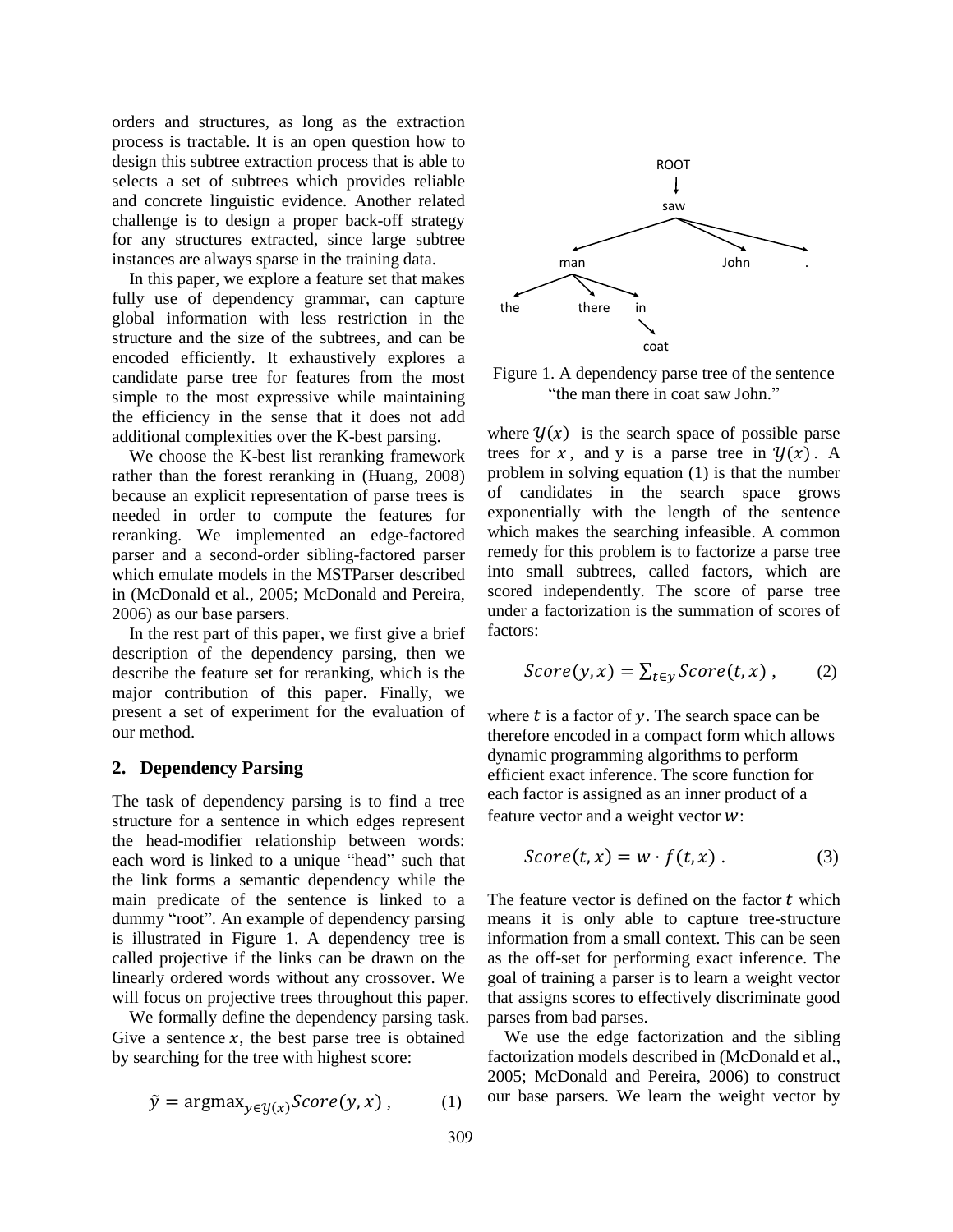applying the averaged perceptron algorithm (Collins, 2002) for its efficiency and stable performance. An illustration for generic perceptron algorithm is shown in Pseudocode 1.

Pseudocode 1: Generic perceptron learning **for** training data  $(x_i, y_i)$ , **for** iteration  $t = 1..T$  $\tilde{y} = \argmax_{y \in \mathcal{U}(x)} w \cdot f(y, x_i)$ **if**  $\tilde{y} \neq y_i$  $w \leftarrow w + f(y_i, x_i) - f(\tilde{y}, x_i)$ 6 **end** 7 **End**

### **3. Parse Reranking**

In this section, we describe our reranking approach and introduce the feature set consists of three different types.

#### **3.1 Overview of Parse Reranking**

The task of reranking is similar with that of parsing instead of that the searching of parse tree is performed on a K-best list with selected parse candidates rather than the entire search space:

$$
\tilde{y} = \operatorname{argmax}_{y \in Kbest(x)} Score'(y, x) \tag{4}
$$

The scoring function is defined as:

$$
Score'(y, x) = L(y, x) + w \cdot f(y, x) \quad (5)
$$

Where  $L(y, x)$  is the score of y output by the base parser. We define the oracle parse  $y^+$  to be the parse in the K-best list with highest accuracy compared with the gold-standard parse. The goal of reranking is to learn the weight vector so that the reranker can pick up the oracle parse as many times as possible. Note that in the reranking framework, the feature is defined on the entire parse tree which enables the encoding of global information. We learn the weight vector of the reranker also by the averaged perceptron algorithm shown in Pseudocode 1 with slight modification that only substitute the search space  $\mathcal{Y}(x)$  with the K-best output Kbest( $x$ ), and gold parse  $y_i$  with oracle parse  $y_i^+$ .

#### **3.2 Feature Sets for Reranking**

Benefit from the K-best list obtained in the parsing stage, we are able to perform discriminative learning in order to select a good parse among candidates in a shrunk search space, which allows utilization of global features. We define three types of features below.

**Trimmed subtree:** For each node in a given parse tree, we check its dominated subtrees to see whether they are likely to appear in a good parse tree or not. To efficiently obtain these subtrees, we set a local window that bound a node from its left side, right side and bottom. We then extract the maximum subtree inside this window, means that we cut off those nodes that are too distant in sequential order or too deep in a tree.

The above subtree extraction often results in very large instances which are extremely sparse in the training data, therefore it is necessary to keep smaller subtrees as back-offs. In most cases, however, it is prohibitively expensive to enumerate all the smaller subtrees. Instead of enumeration, we design a back-off strategy that select subtrees by attempting to leave out nodes that are far away from the subtree's root and keeps those that are nearby. Precisely, after extracted the first subtree of a node, we vary the three boundaries (the left, the right and the bottom boundary respectively) from their original positions to positions that are closer to the root of the subtree, such that it tightens up the local window. For each possible combination of the variable boundaries, we extract the largest subtree from the new local window and add it to the set of the so called "trimmed subtrees" set of the node. This back-off strategy comes from our observation that nodes that are close to the root may provide more reliable information than those that are distant. As it is infeasible to enumerate all small subtrees as back-offs, throwing away the redundant nodes from the outer part of a large subtree is a reasonable choice.

Figure 2 illustrates the construction of the "trimmed subtrees" set of the node "saw", for the sentence in Figure 1. The initial boundary parameters are set large enough so the local window contains the entire parse tree<sup>1</sup>. #LEFT, #RIGHT and #BOTTOM represents the three boundary variables, which range from -6 to -1, from 3 to 1 and from 3 to 0 respectively. Context

l

 $1$  In practice we use smaller local window with fixed size.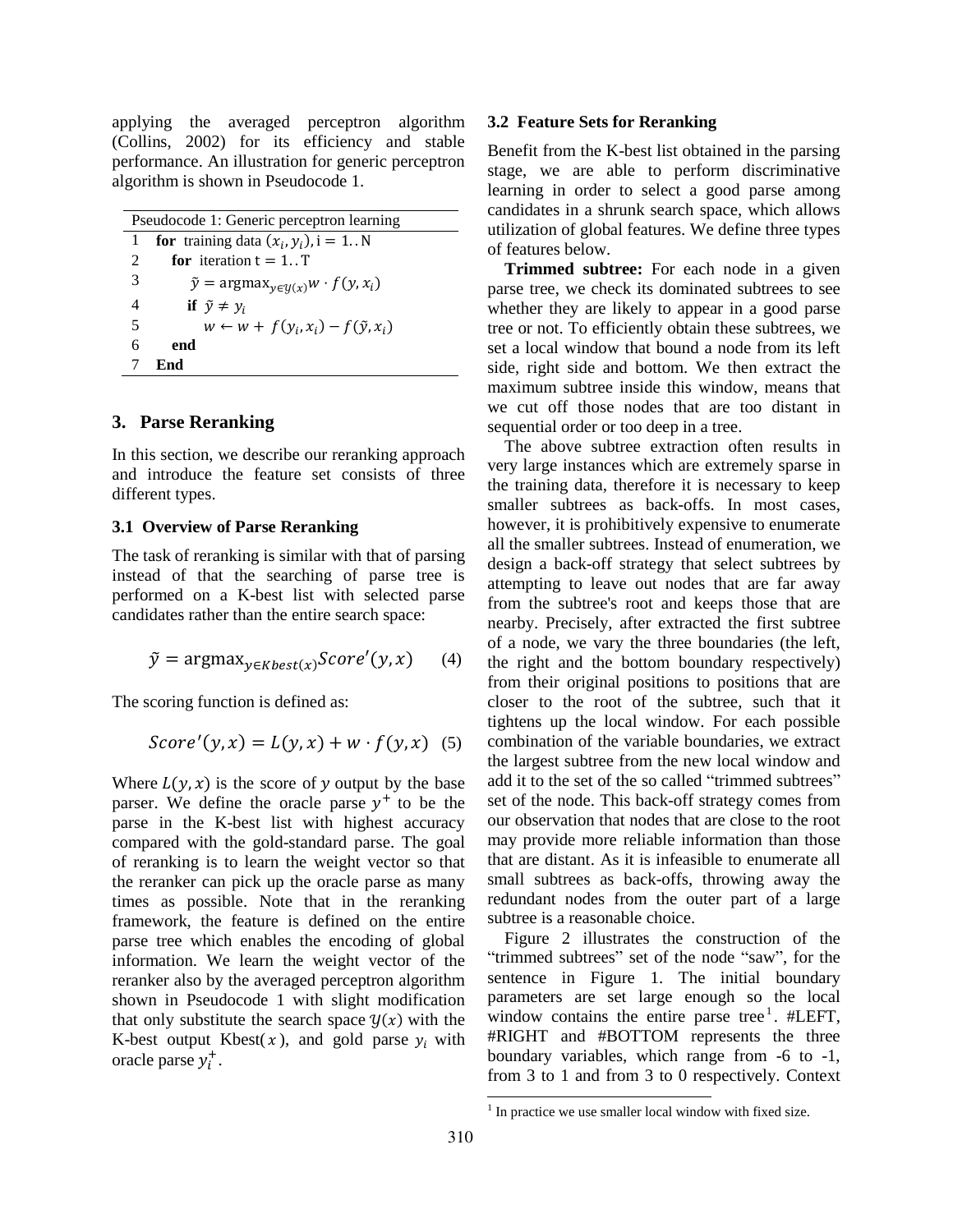

Figure 2. Extraction of trimmed subtrees from the node "saw". "#LEFT", "#RIGHT" and "#BOTTOM" represents the three boundaries that can vary along possible positions on the corresponding axis. Contexts  $c_1$ ,  $c_2$  and  $c_3$  represnt three instances of possible combinations of boundary positions.  $s_1$ ,  $s_2$  and  $s_3$  are resulted subtrees that are elements in the trimmed subtrees set of the node "saw".

 $c_1$ ,  $c_2$  and  $c_3$  represent three different combinations of boundary positions. Subtree  $s_1$ ,  $s_2$  and  $s_3$  are the extracted subtrees in the correspond context. They and other similarly extracted subtrees together consist in the set  $Trim("saw")$ , the trimmed subtrees set of the node "saw". We use this set in two ways. First, for each element in this set, we encode a series of features. Second, this set is kept for reuse in another type of feature, which we describe latter. We repeat this extraction process for all nodes in a parse tree and keep their trimmed subtrees set.

In Figure 3 we show some of the extracted subtrees in the set  $Trim("saw")$ , among which the subtree (c) can be regard as a grand sibling factor and the subtree (d) is similar with a tri-sibling factor in (Koo and Collins, 2010), but the siblings are located in both sides of the head node. The subtree (a) and subtree (b) are subtrees we extracted that cannot be represented in common factorization methods, which confirmed the ability of this feature set to capture a large variety of structures.

It should be noted that, while in a direct calculation there are 72 (6-by-3-by-4) possible combinations for boundary positions in the example in Figure 2, this number can almost always be reduced in practice. In this example, when #LEFT reached the position at index -4, the entire left branch of the root node is in fact cut so no further movement for #LEFT is allowed. Moreover, after #BOTTOM moved to the position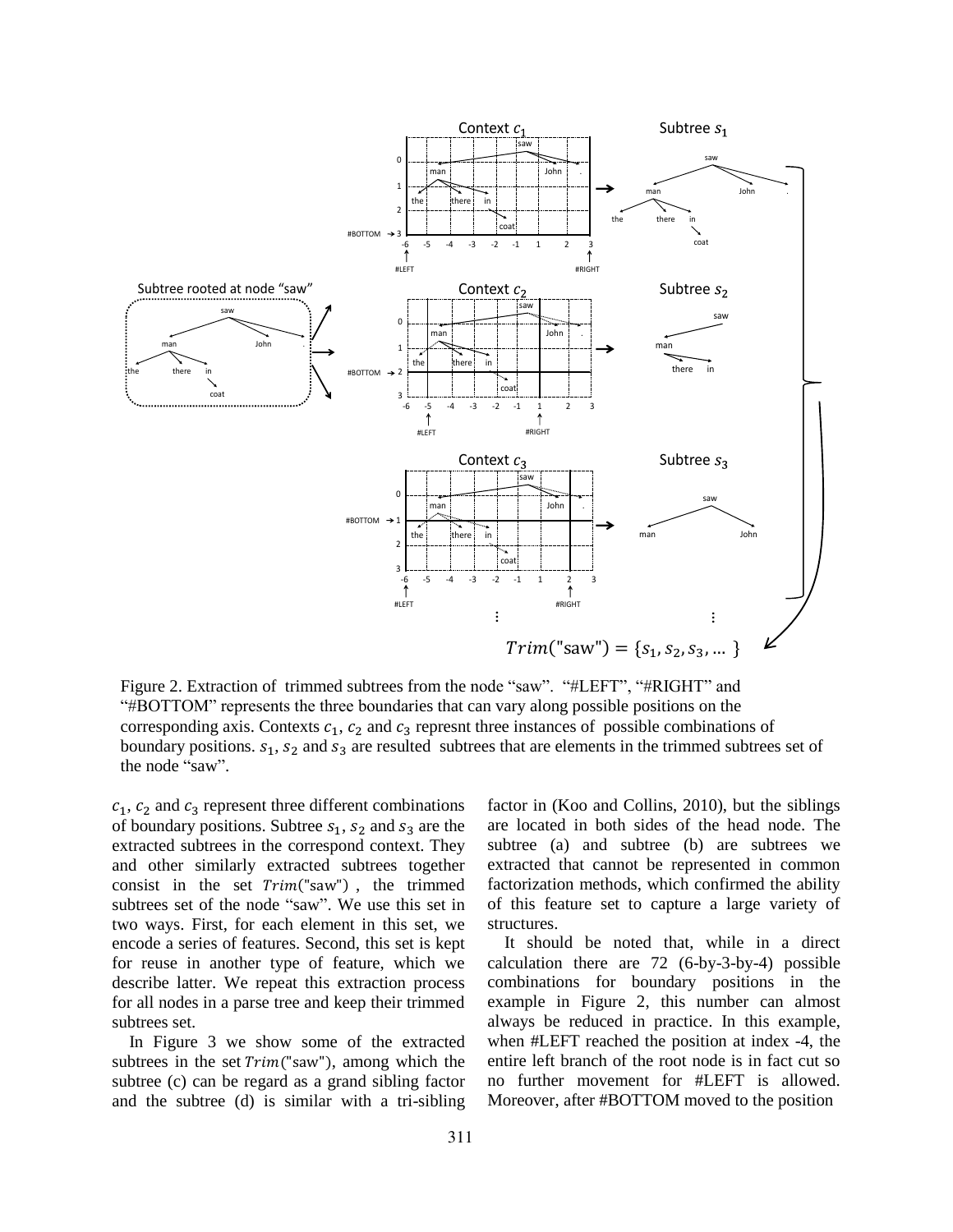

Figure 3. Some of the extracted trimmed subtrees by the process described in Figure 2. (c) is identical with a grand-sibling factor in a thirdorder parsing model and (d) is similar to a trisibling factor but siblings are on both sides of the head.

at index 1, the sequential order distance between "man" and "saw" is updated and reduced to 1, which restricts #LEFT to only two possible positions, either to the left or to the right of the word "man". Therefore one can verify that the true number of combinations of boundary positions is actually 25. Briefly, for a node we are focusing on, we decompose the extracted subtree from the initial local window into three parts: the node itself, the sequence of its left descendants and the sequence of its right descendants. The two sequences of descendants are in a preordering of depth-first search, during which we mark "anchor" nodes as the next-possible cut-in positions for the left/right boundary variables. Furthermore, the list of anchor nodes will keep updating whenever the bottom boundary variable moved to a new position. As a result, we are able to minimize the number of boundary combinations to speed up the subtrees extraction.

For each extracted subtree, we encode features as follow. A trimmed subtree feature is represented as an n-tuple:  $\langle a_1, ..., a_n \rangle$  where  $a_1$  is the root of the subtree, and  $a_i$ , i > 1 are nodes in the subtree in preordering through a depth-first search from  $a_1$ . For  $a_1$  we encode its word form, Part-of-Speech tag, and the combination of them. For any non-root node, we encode its Part-of-Speech tag, a binary value indicating the branch direction from its head, and its depth from  $a_1$ . We also encode features that omit the Part-of-Speech tags of the sequence

 $a_2, ..., a_n$ , so that only the structural preference of the subtree's root is retained. An example is shown below which illustrates a feature for the subtree in Figure 3(a):

 $\langle$ (saw, V), (N, LEFT, depth = 1),  $(N, RIGHT, depth = 2)$ ,  $(P, RIGHT, depth = 2)$ ,  $(N, RIGHT, depth = 1)$ ,

where V, N and P are Part-of-Speech tags of corresponding nodes; we use simplified tags for illustration purpose. The preordering of nodes together with their branch direction and depth information guarantees that the mapping from a given subtree structure to its corresponding feature string is injective. Another example below shows a feature that omits all the Part-of-Speech tags except on the root of the subtree:

 $\langle$ (saw, V), (-, LEFT, depth = 1),  $(-, RIGHT, depth = 2), (-, RIGHT, depth = 2),$  $(-, \text{RIGHT}, \text{depth} = 1)$ 

Finally, we associate the list of features encoded for a subtree rooted on a node *a* with the corresponding element in the set  $Trim(a)$ . We make use of this set in the next type of features to avoid repeated computation.

**Sibling subtree:** The trimmed subtree features consider the preference of a node toward its dominated subtree—whether the subtree is likely to appear in a good parse. In the reranking framework, however, as we do not factorize a parse tree, we may suffer from a problem that the information we got among candidates are unbalanced. Typically, when computing the trimmed subtree features, a candidate parse with most nodes being leaves will provide little information except on the root node, while on another parse that has fewer leaves and more depth we can have a bunch of features that give more information. This defect makes the comparison between candidates be "unfair" and thus less reliable. Therefore, it is natural to raise the question the other way round—whether a node is a good head for a subtree. To answer this question, we consider a dynamic programming structure called *complete span* introduced in (Eisner, 1996).

A complete span consists of a head node and all its descendants on one side, which can also be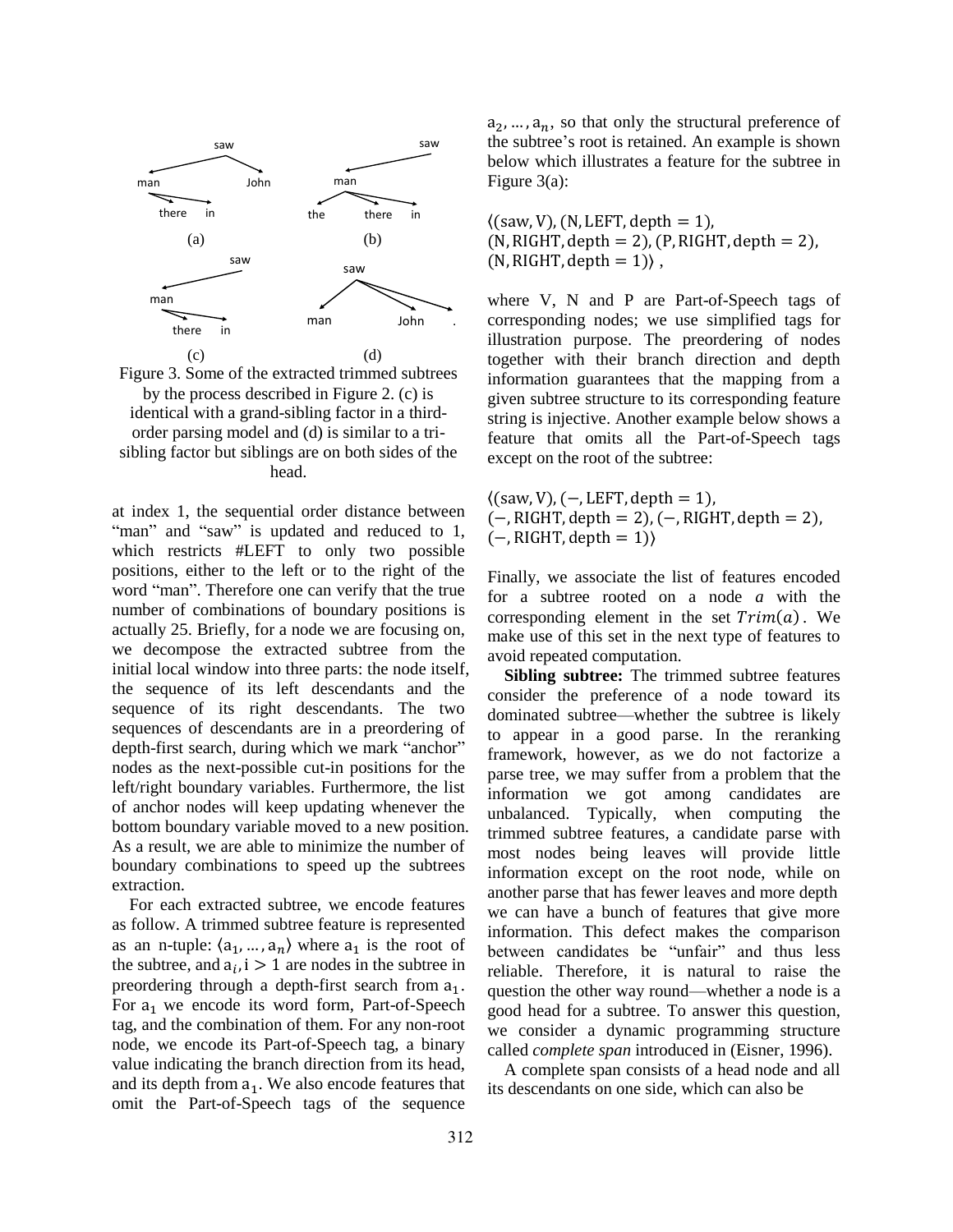

Figure 4. A complete span for the clause "transfer money from the new funds to other investment funds" where we omitted some of the details. This structure functions as a relatively independent and complete component in the entire parse tree. Features are encoded over the tuples: <transfer,  $s<sub>2</sub>$ ,  $\lt$ transfer,  $s<sub>2</sub>, s<sub>1</sub>$ ,  $\lt$ transfer,  $s<sub>1</sub>, s<sub>0</sub>$ ,  $\lt$ transfer,  $s_0, \geq.$ 

considered as a head node and sibling subtrees shown in Figure 4. In our observation, a complete span functions as a relatively independent and complete semantic structure in the parse tree, we thus believe that it can provide sufficient information to decide the head of a subtree without looking at any larger context.

Specifically, for each node  $m$  in a candidate parse, its sibling subtree features is the collection of all 3-tuples:

# $\langle h, f(s, p_1, i_1), f(m, p_2, i_2) \rangle$

where *h* represents the word form, the Part-of-Speech tag, or the combination of the word form and the Part-of-Speech tag of the head node of *m*; *s* is the nearest sibling node of *m* in-between *h* and *m*; and the expression  $f(a, p, i)$  represents the  $i_{th}$ feature encoded on a trimmed subtree in the set  $Trim(a)$ , such that the trimmed subtree is the one extracted within the local window  $p$ . Here an important point is that we make use of trimmed subtrees extracted in the previous phase. As mentioned before, since we keep the history of trimmed subtree extraction, it eliminates the need to re-compute any subtree structures on the sibling nodes and hence is efficient to encode.

The way we define our sibling subtree features for reranking can also be seen as the natural extension of the sibling factorization in (McDonald and Pereira, 2006) from the word-based case to the subtree-based case, while the original sibling factor can be represented as a 3-tuple  $\langle h, s, m \rangle$  using the same notation.

**Chain:** A chain type feature encodes information for a subtree that each node has exactly one incoming edge and one outgoing edge, except on the two ends (hence a "chain"). We extract all these kind of subtrees from a parse tree in the candidates list with a parameter set to limit the number of edges in the subtree. This type of features emulates the common grandparentgrandchildren structure in dependency parsing, while we loosen the restriction on the order of the subtree. It functions as a complementary for other types of features.

From the parse tree of the sentence in Figure 1, we extract all chains whose order is larger than 2, since otherwise features defined on edges have already been utilized in our base parsers which are edge-factored and sibling factored. We show these chain type subtrees in Figure 5. For a consideration of efficiency, a proper value of the order limit should be set no larger than 5 according to our experience.



Figure 5. All chain type subtrees extracted from the gold-standard parse tree of the sentence "the man there in coat saw John."

The information encoded from extracted subtrees includes word form, Part-of-Speech tag and relative position in the subtree for each node. When dealing with long subtrees, however, encoding lexical information suffers from data sparsity. We therefore encode lexical information only on one of the two ends of the subtree in each time, while for all nodes we encode their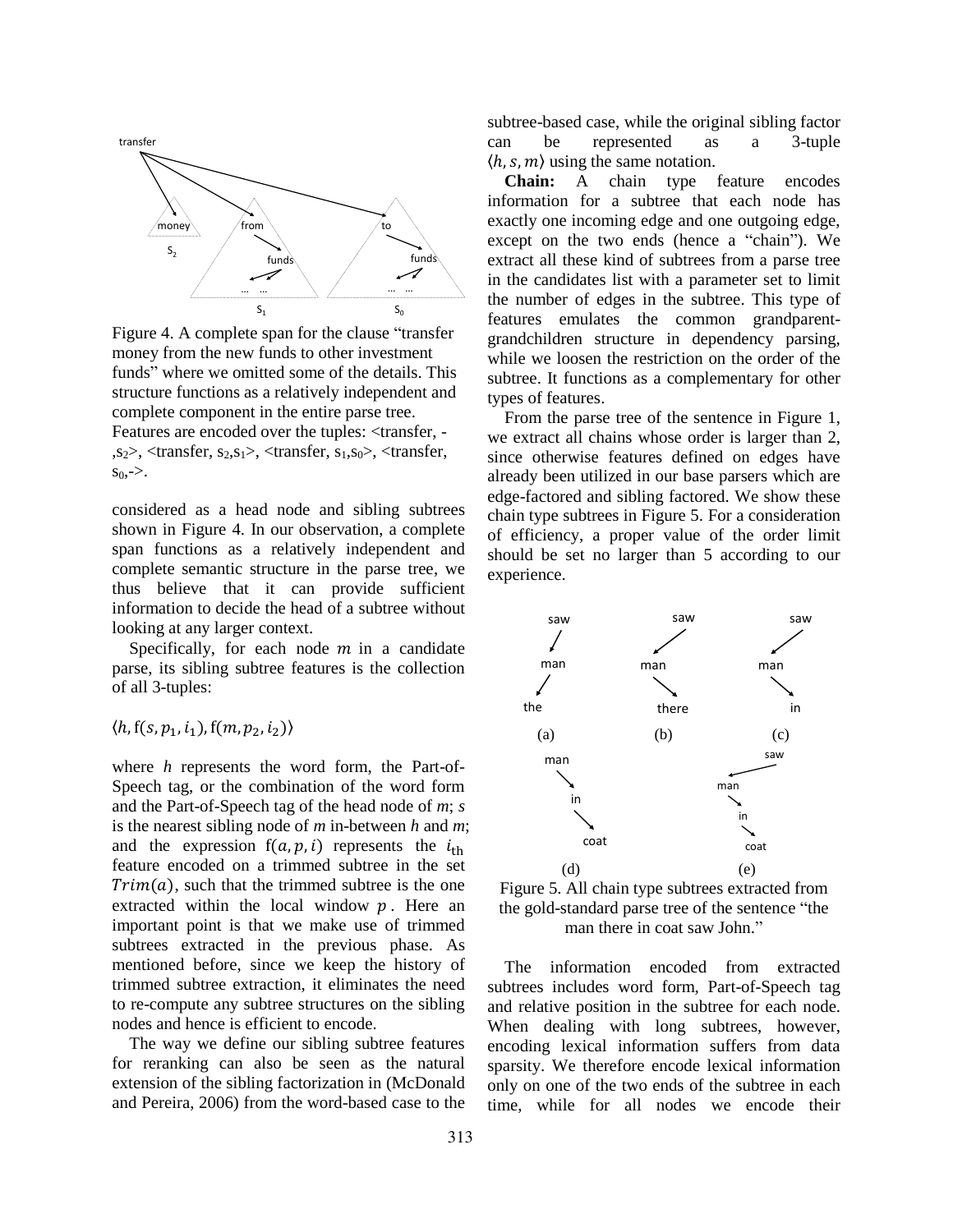grammatical and positional information. Thus for the subtree (e) in Figure 5, a feature can appear as:

$$
\langle (V, saw, -), (N, -, left), (P, -, right), (N, -, right) \rangle
$$

A binary value, here we denote as "left" and "right", is used to indicate the direction of branch of a node from its head.

### **4. Evaluation**

We present our experimental results on two languages, English and Chinese. For English experiment, we use the Penn Treebank WSJ part. We convert the constituent structure in the Treebank into dependency structure with the tool Penn2Malt and the head-extraction rule identical with that in (Yamada and Matsumoto, 2003). To align with previous work, we use the standard data division: section 02-21 for training, section 24 for development, and section 23 for testing. As our system assumes Part-of-Speech tags as input, we use MXPOST, a MaxEnt tagger (Ratnaparkhi, 1996) to automatically tag the test data. The tagger is trained on the same training data.

For Chinese, we use the Chinese Treebank 5.0 with the following data division: files 1-270 and files 400-931 for training, files 271-300 for testing, and files 301-325 for development. We use Penn2Malt to convert the Treebank into dependency structure and the set of head-extraction rules for Chinese is identical with the one in (Zhang and Clark, 2008). Moreover, for Chinese we use the gold standard Part-of-Speech tags in evaluation.

We apply unlabeled attachment score (UAS) to measure the effectiveness of our method, which is the percentage of words that correctly identified their heads. For all experiments conducted, we use the parameters tuned in the development set.

We train two base parsers which are the reimplementation of the first-order and second-order parsers in the MSTParser (McDonald et al., 2005; McDonald and Pereira, 2006) with 10 iterations on English and Chinese training dataset. We use 30 way cross-validation on the identical training dataset to provide training data for the rerankers. We use the following parameter setting for the feature sets throughout the experiments: for chaintype features, the maximum order of chains is set to 5; the left, right and bottom boundary for the

| <b>System</b>            | <b>English UAS</b> |
|--------------------------|--------------------|
| McDonald05               | 90.9               |
| McDonald06               | 91.5               |
| Zhang11                  | 92.9               |
| $K$ oo 10                | 93.04              |
| Martins 10               | 93.26              |
| Order 1                  | 90.91              |
| Order 2                  | 91.88              |
| Order 1 reranked         | 92.50              |
| Order 2 reranked         | 93.37              |
| $K$ oo $08$ <sup>+</sup> | 93.16              |
| $Chen09+$                | 93.16              |
| $Suzuki09^+$             | 93.79              |

Table 1. English UAS of previous work, our base parsers, and reranked results. "+": semisupervised parsers.

trimmed subtree features are 10, 10 and 5 respectively. For the main experiments we use K=50, the capacity of the list of parse tree candidates, in the training of the rerankers. Moreover, as it is not necessary to use identical value of K in the training and the test, we also conduct an experiment using miss-matching K values on Chinese dataset.

### **4.1 Experimental Results**

We show the experimental results for English in Table 1. Each row in this table shows the UAS of the corresponding system. "McDonald05" and "McDonald06" stand for the first-order and second-order models in the MSTParser (McDonald et al., 2005; McDonald and Pereira, 2006). "Zhang11" stands for the transition-based parser proposed in (Zhang and Nivre, 2011). "Koo10" stands for the Model 1 in (Koo and Collins, 2010) which is a third-order model. "Martins10" stands for the turbo parser proposed in (Martins et al., 2010). "Order 1" and "Order 2" are our reimplementation of MSTParser and are used as the base parsers for our reranking experiments. "Order 1 reranked" and "Order 2 reranked" are rerankers pipelined on the two base parsers. "Koo08", "Chen09" and "Suzuki09" are parsers using semisupervised methods (Koo et al., 2008; Chen et al., 2009; Suzuki et al., 2009). In Table 2 we show the results for Chinese. "Duan07" and "Yu08" stands for the two probabilistic parsers in (Duan et al., 2007; Yu et al., 2008). "Chen09" stands for the same system in Table 1.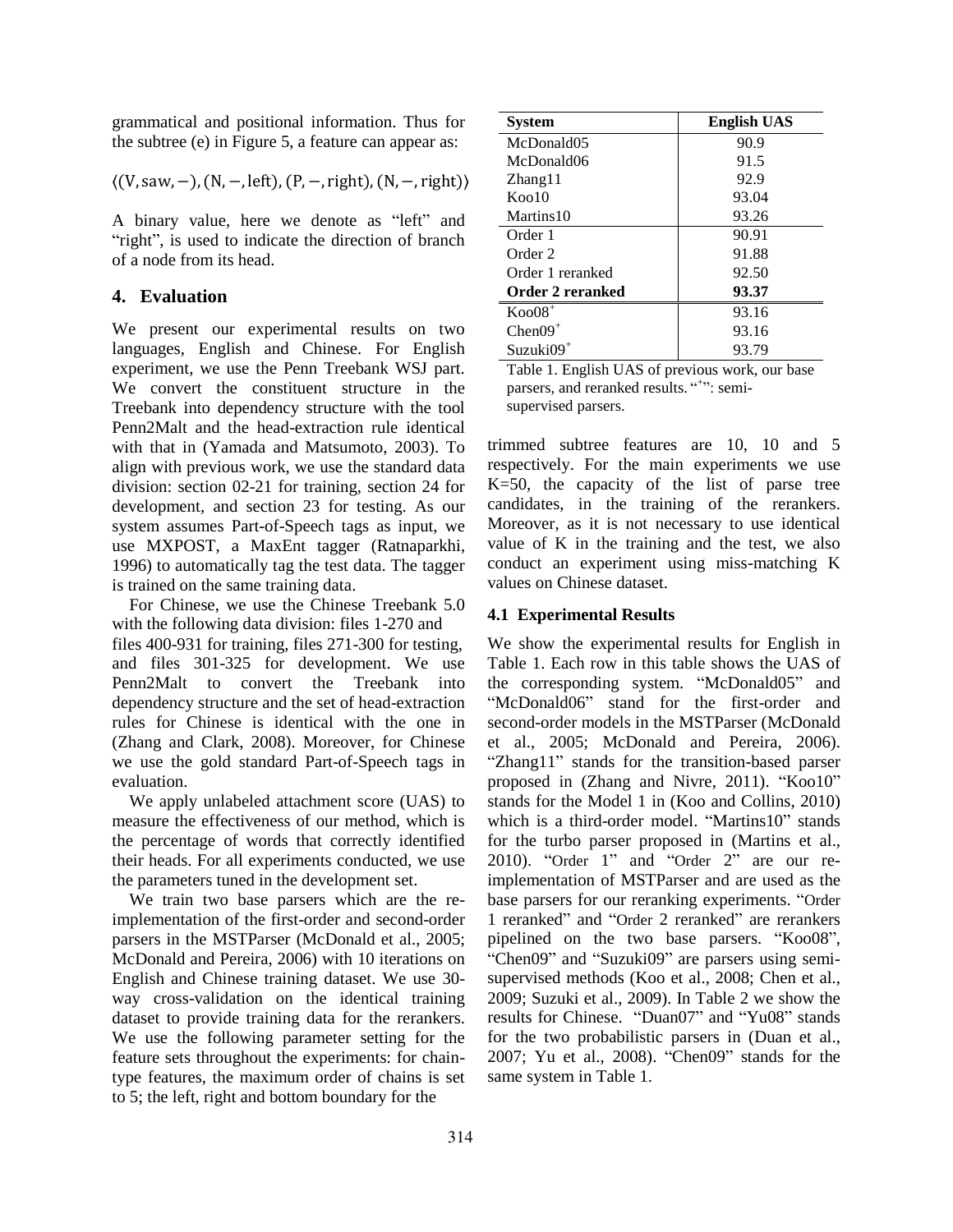| <b>System</b>           | <b>Chinese UAS</b> |
|-------------------------|--------------------|
| Duan07                  | 84.36              |
| Yu08                    | 87.26              |
| Order 1                 | 85.44              |
| Order 2                 | 87.39              |
| Order 1 reranked        | 87.63              |
| <b>Order 2 reranked</b> | 89.16              |
| $Chen09^+$              |                    |

Table 2. Chinese UAS of previous work, our baseline parsers, and reranked results. "<sup>+++++</sup>": semi-supervised parsers.

As we can see from the results, for English, the accuracy increased from 90.91% ("Order 1") to 92.50% ("Order 1 reranked") for the first-order parse reranker and from 91.88%("Order 2") to 93.37%("Order 2 reranked") for the second-order parse reranker. For Chinese, the accuracy increased from 85.44% to 87.63% for the first-order parse reranker, and for the second order case it increased from 87.39% to 89.16%. It shows that our reranking systems obtain the highest accuracy among supervised systems. For English, the reranker "Order 2 reranked" even slightly outperforms "Martins10", the turbo parser which to the best of our knowledge achieved the highest accuracy in Penn Treebank. Although our rerankers are beaten by the semi-supervised systems "Suzuki09" and "Chen09", but as our method is orthogonal with semi-supervising methods, it is possible to further improve the accuracy by combing these techniques.

We investigate the effects of the three feature types we proposed in this paper. We in turn activate each feature type and their combinations in the evaluation, while during the training we keep all types of feature due to the limitation of

| <b>System</b>             | <b>UAS</b> |
|---------------------------|------------|
| Reranker $_{Ch+Trim+Sib}$ | 93.37      |
| $R$ eranker $_{Ch}$       | 92.41      |
| Reranker <sub>Tim</sub>   | 92.77      |
| $RerankerCh+Trim$         | 93.03      |
| $RerankerTim+Sib$         | 93.10      |

Table 3. Influence of activated feature types on English test data. "Ch": chain-type features activated; "Trim": trimmed subtree features activated; "Sib": sibling subtree features activated.

time. We conduct this experiment based on the system "Order 2 reranked" for English. The result is shown in Table 3. The first row represents the system with all feature types activated; others are systems with corresponding feature sets activated in the evaluation phase. Here "Ch" stands for the chain-type feature set, "Trim" stands for the trimmed subtree feature set, and "Sib" stands for the sibling subtree feature set.

In Table 4 we investigate the influence of missmatched K values for the training and the evaluation. We traine a separate system for the Chinese dataset using "Order 1" with  $K=10$  in the reranker's training and variant K values in the evaluation. The row "Rerank" shows that even for a small K used in the training, a better accuracy can be achieved with relatively larger K: the highest accuracy for this system is achieved when K=20 in the evaluation. We also show the oracle accuracies among the top-K candidates in the last row.

| K                                              |       | 10    | 20    | 30    | 50    |
|------------------------------------------------|-------|-------|-------|-------|-------|
| Rerank                                         | 85.44 | 86.81 | 87.49 | 87.45 | 87.33 |
| Oracle                                         | 85.44 | 89.66 | 90.70 | 91.17 | 91.65 |
| Table 4. Reranking experiment for Chinese with |       |       |       |       |       |
| miss-matched K values.                         |       |       |       |       |       |

In Table 5 we show the oracle accuracies among top-K candidates using the "Order 2" parser. The oracle accuracies can increase as much as absolutely 5.14% for English and absolutely 5.15% for Chinese compared with the 1-best accuracies.

|                                              |       | 10    | 20    | 30    | 50    |
|----------------------------------------------|-------|-------|-------|-------|-------|
| English                                      | 91.88 | 95.61 | 96.30 | 96.65 | 97.02 |
| Chinese                                      | 87.39 | 90.43 | 91.28 | 92.02 | 92.54 |
| $\sim$ $\sim$<br>-- - -<br>.<br>- -<br>$- -$ |       |       |       |       |       |

Table 5. Oracle accuracies of top-K candidates.

### **4.2 Efficiency**

We show the training time and the parsing time of the base parser "Order 2" and the pipelined reranking system "Order 2 reranked" in Table 6.

|                  | Training | Parsing          |
|------------------|----------|------------------|
| Order 2          | 1642 min | $0.24$ sec/sent  |
| Order 2 reranked | 3552 min | $11.54$ sec/sent |

Table 6. Training time and parsing speed comparison for English.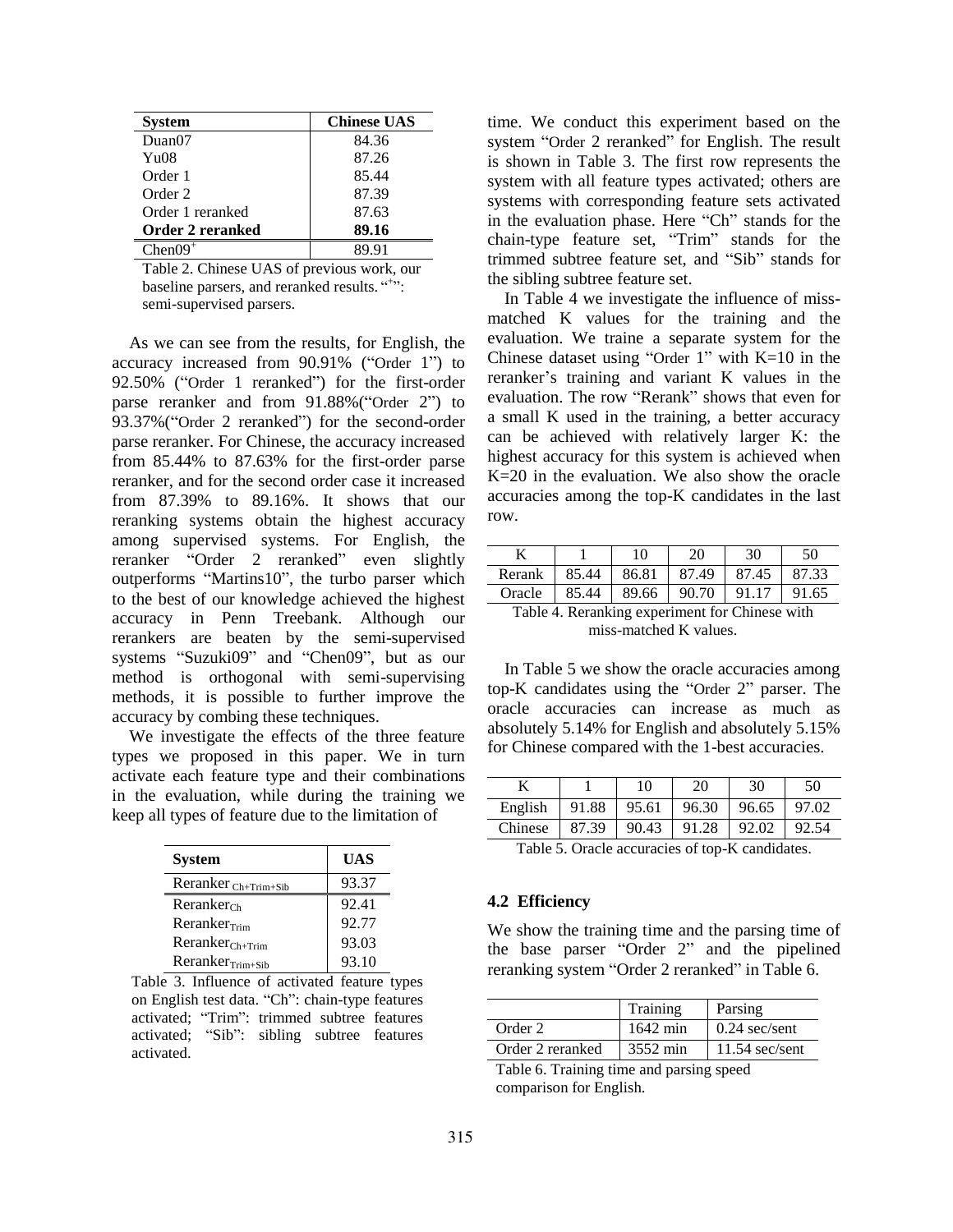Both systems run on a Xeon 2.4GHz CPU. We calculated the parsing time by running the systems on the first 100 sentences on the development data of the two languages. The reranking system takes twice the time than the base parser in the training. It is much slower than the base parser in parsing new sentences, which is mainly due to the time required for outputting the 50-best candidates list; this can be seen as an unavoidable trade-off to obtain high accuracy in the reranking framework.

# **5. Related Work**

McDonald (2005, 2006) proposed an edge-factored parser and a second-order parser that both trained by discriminative online learning methods. Huang (2005) proposed the efficient algorithm for produce K-best list for graph-based parsers, which add a factor of  $K \log K$  to the parsing complexity of the base parser. Sangati (2009) has shown that a discriminative parser is very effective at filtering out bad parses from a factorized search space which agreed with the conclusion in (Hall, 2007) that an edge-factored model can reach good oracle performance when generating relatively small Kbest list. Successful results have been reported for constituent parse reranking in (Collins, 2000; Charniak and Johnson, 2005; Huang, 2008), in which feature sets defined on constituent parses have been proposed that are able to capture rich non-local information. These feature sets, however, cannot be directly applied to parse tree under dependency grammar. Attempts have been made to use similar feature sets in dependency parse reranking, which include the work in (Hall, 2007) that defined a feature set similar with the one in (Charniak and Johnson, 2005). Hayashi in (Hayashi et al., 2011) presented a forest reranking model which applied third-order factorizations emulating Model 1 and Model 2 in (Koo and Collins, 2010) on the search space of the reranker.

# **6. Conclusion**

We have proposed a novel feature set for dependency parse reranking that successfully extracts complex structures for collecting linguistic evidence, and efficient feature back-off strategy is proposed to relieve data sparsity. Through experiment we confirmed the effectiveness and efficiency of our method, and observed significant

improvement over the base system as well as other known systems.

To further improve the proposed method, we mention several possibilities for our future work. An advantage of the reranking framework we used is that it has no overlap with many of the semisupervised parsing methods, such as word clustering (Koo et al., 2008) and subtree features integration using auto-parsed data (Chen et al., 2009). We are interested in the performance of our system when combining with these methods. Another interesting approach is to incorporate information from large-scale structured data, such as case frame (Kawahara and Kurohashi, 2006), which provides lexical predicate-argument selection preference and is an effective way to help to overcome data sparse problem in discriminative learning. While the relatively complex data structure in the case frame prohibits its incorporation in any existing factorization methods, it can be well utilized in the reranking framework with the proposed feature set.

# **References**

- E. Charniak and M. Johnson. 2005. Coarse-to-fine Nbest Parsing and MaxEnt Discriminative Reranking. In Proceedings of the 43rd ACL.
- M. Collins. 2000. Discriminative Reranking for Natural Language Parsing. In Proceedings of the ICML.
- M. Collins. 2002. Discriminative Training Methods for Hidden Markov Models: Theory and Experiments with Perceptron Algorithms. In Proceedings of the 7th EMNLP, pages 1–8.
- W. Chen, J. Kazama, K. Uchimoto and K. Torisawa. 2009. Improving Dependency Parsing with Subtrees from Auto-Parsed Data, In Proceedings of EMNLP2009, pages 570-579.
- X. Duan, J. Zhao, and B. Xu. 2007. Probabilistic Models for Action-based Chinese Dependency Parsing. In Proceedings of ECML/ECPPKDD.
- J. Eisner. 1996. Three New Probabilistic Models for Dependency Parsing: An Exploration. In Proceedings of the 16th COLING, pages 340–345.
- K. Hall. 2007. K-best Spanning Tree Parsing. In Proceedings of ACL 2007.
- K. Hayashi, T. Watanabe, M. Asahara and Y. Matsumoto. 2011. Third-order Variational Reranking